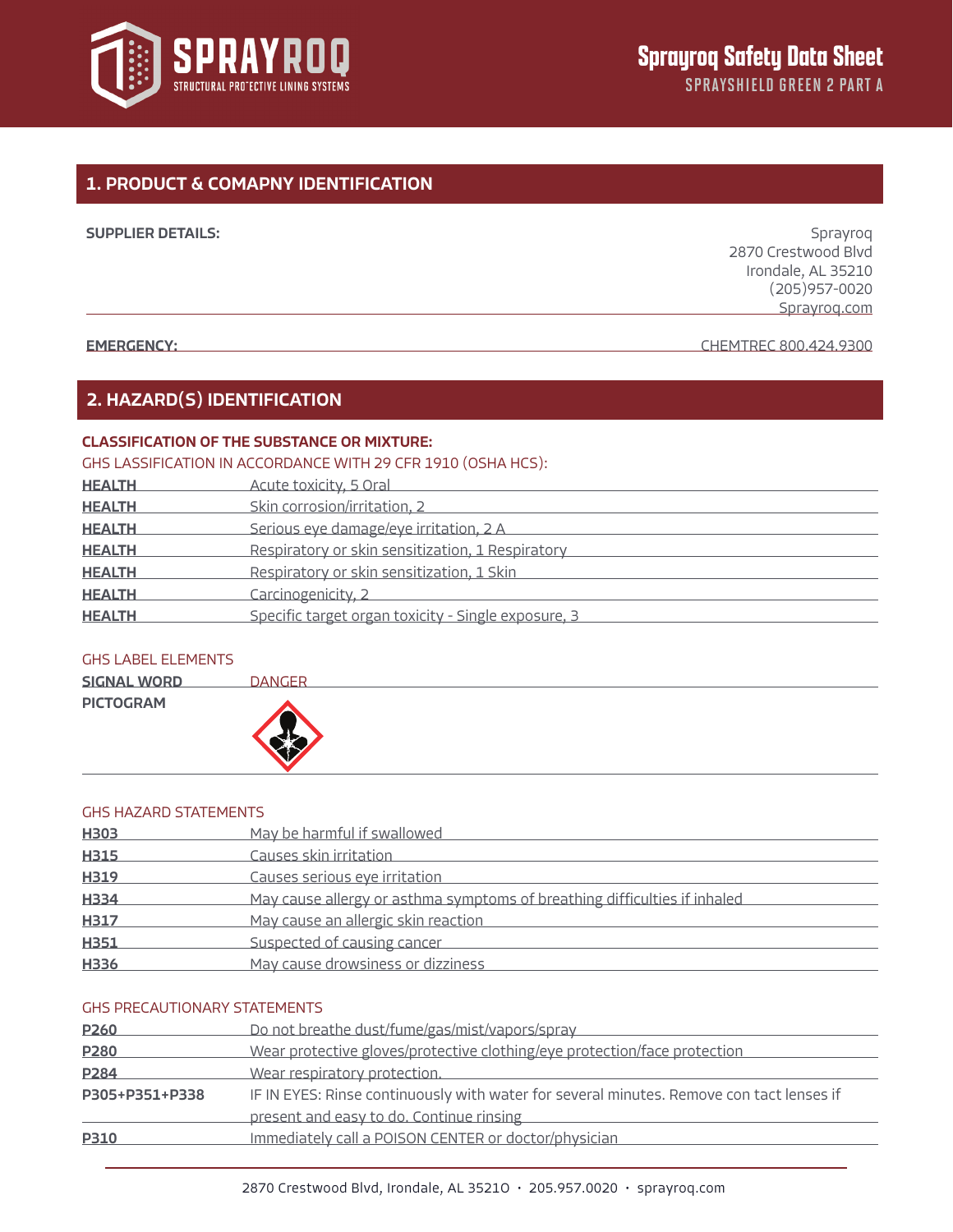

## HAZARDS NOT OTHERWISE CLASSIFIED (HNOC) OR NOT COVERED BY GHS

ROUTE OF ENTRY:

Eyes; Ingestion; Inhalation; Skin

## TARGET ORGANS:

Respiratory system; Skin; Eyes

#### INHALATION:

At room temperature, MDI vapors are minimal due to low vapor pressure. However, heating, spraying, foaming, or otherwise mechanically dispersing (drumming, venting or pumping) operations may generate vapor or aerosol concentrations sufficient to cause irritation or other adverse effects. Excessive exposure may cause irritation of the eyes, upper respiratory tract and lungs. Severe overexposure may lead to bronchitis, bronchial spasm and pulmonary edema. May cause respiratory sensitization with asthma-like symptoms in susceptible individuals. MDI concentrations below the exposure guidelines may cause allergic respiratory reactions in individuals already sensitized. Symptoms may include coughing, dryness of throat, headache, nausea, difficult breathing and a feeling of tightness in the chest. Effects may be delayed. Impaired lung function (decreased ventilator capacity) has been associated with overexposure to isocyanates.

Chronic: As a result of previous repeated overexposures or a single large dose, certain individuals develop isocyanate sensitization (chemical asthma) or tissue injury in the upper respiratory tract. Animal tests indicate skin contact alone may also lead to allergic respiratory reaction. These effects may be permanent. Any person developing asthmatic reaction or other sensitization should be removed from further exposure

#### SKIN CONTACT:

Causes irritation with symptoms of reddening, itching, swelling, rash, scaling or blistering. Prolonged or repeated exposure can cause skin irritation, reddening, dermatitis, and in some individuals, sensitization. Skin contact may result in allergic skin reactions or respiratory sensitization, but is not expected to result in absorption of amounts sufficient to cause other adverse effects. May stain skin. Cured material is difficult to remove.

#### EYE CONTACT:

As a liquid, vapor, aerosol or dust, may cause irritation, inflammation, and/or damage to sensitive eye tissue. Symptoms include reddening, tearing, stinging and swelling. May cause corneal injury. Prolonged contact may cause conjunctivitis.

## 3. COMPOSITION/INFORMATION ON INGREDIENTS

| <b>INGREDIENTS:</b> |        |                                     |
|---------------------|--------|-------------------------------------|
| CAS#                | ℅      | CHEMICAL NAME                       |
| $101 - 68 - 8$      | 30-60% | 4.4'-Methylenediphenyl diisocyanate |
|                     | 40-60% | MDI Prepolymer, trade secret        |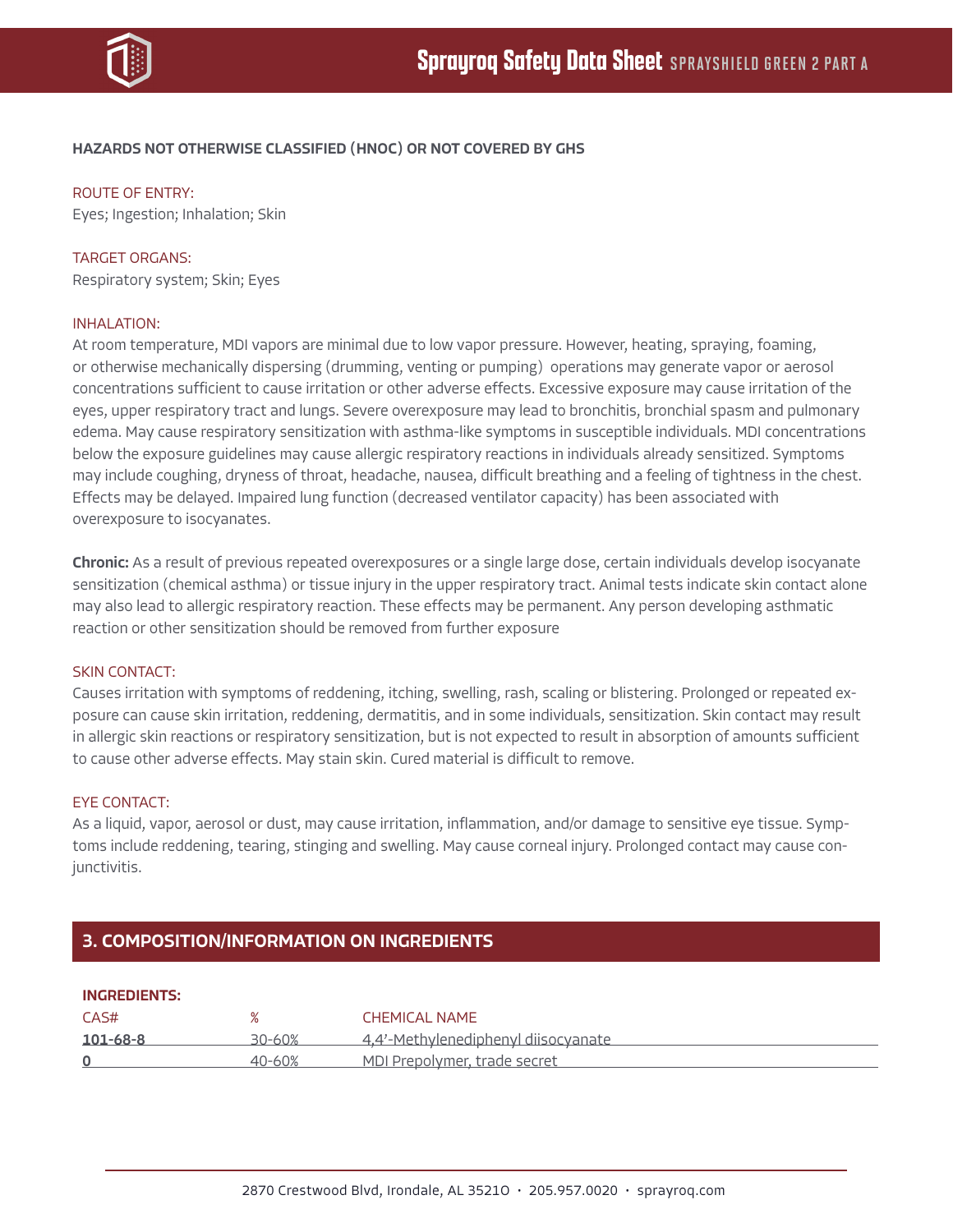

# 4. FIRST AID MEASURES

## INHALATION:

Remove to fresh air. If not breathing, give artificial respiration. If breathing is difficult, oxygen should be administered by qualified personnel. Call a physician or transport to a medical facility immediately.

## SKIN CONTACT:

Wash off in flowing warm water or shower with soap. Remove and wash contaminated clothing and discard contaminated shoes. For severe exposure, get under safety shower after removing clothing, then seek medical attention. If redness, itching or a burning sensation develops or persists after the area is washed, consult a physician.

## EYE CONTACT:

Flush with large amounts of water for 15 minutes. Materials containing MDI may react with the moisture in the eye forming a thick material that is difficult to remove. Get immediate medical attention.

## INGESTION:

DO NOT INDUCE VOMITING. Never give anything by mouth to an unconscious person. Seek medical attention.

| <b>FLAMMABILITY:</b>      | OSHA - none; DOT - none |
|---------------------------|-------------------------|
|                           |                         |
| <b>FLASH POINT:</b>       | $>300^{\circ}$ F        |
| <b>BURNING RATE:</b>      | N/A                     |
| <b>AUTOIGNITION TEMP:</b> | <b>NDA</b>              |
| <u>LEL:</u>               | N/A                     |
| UEL:                      | N/A                     |

Use dry chemical, foam, carbon dioxide, water spray for large fires. The reaction between water and hot isocyanate may be vigorous. If possible, contain fire run-off water.

## PROTECTIVE EQUIPMENT:

5. FIRE FIGHTING MEASURES

Wear positive-pressure self-contained breathing apparatus with full face mask and full protective clothing.

#### UNUSUAL HAZARDS:

At temperatures greater than 400°F, polymeric MDI can polymerize and decompose which will cause pressure build-up in closed containers. Explosive rupture is possible. Use cold water to cool fire-exposed containers. Water contamination will produce carbon dioxide. Do not reseal contaminated containers as pressure buildup may rupture the containers. Downwind personnel must be evacuated.

## FIRE DEGRADATION PRODUCTS:

Isocyanate vapor and mist, carbon dioxide, carbon monoxide, nitrogen oxides and traces of hydrogen cyanide.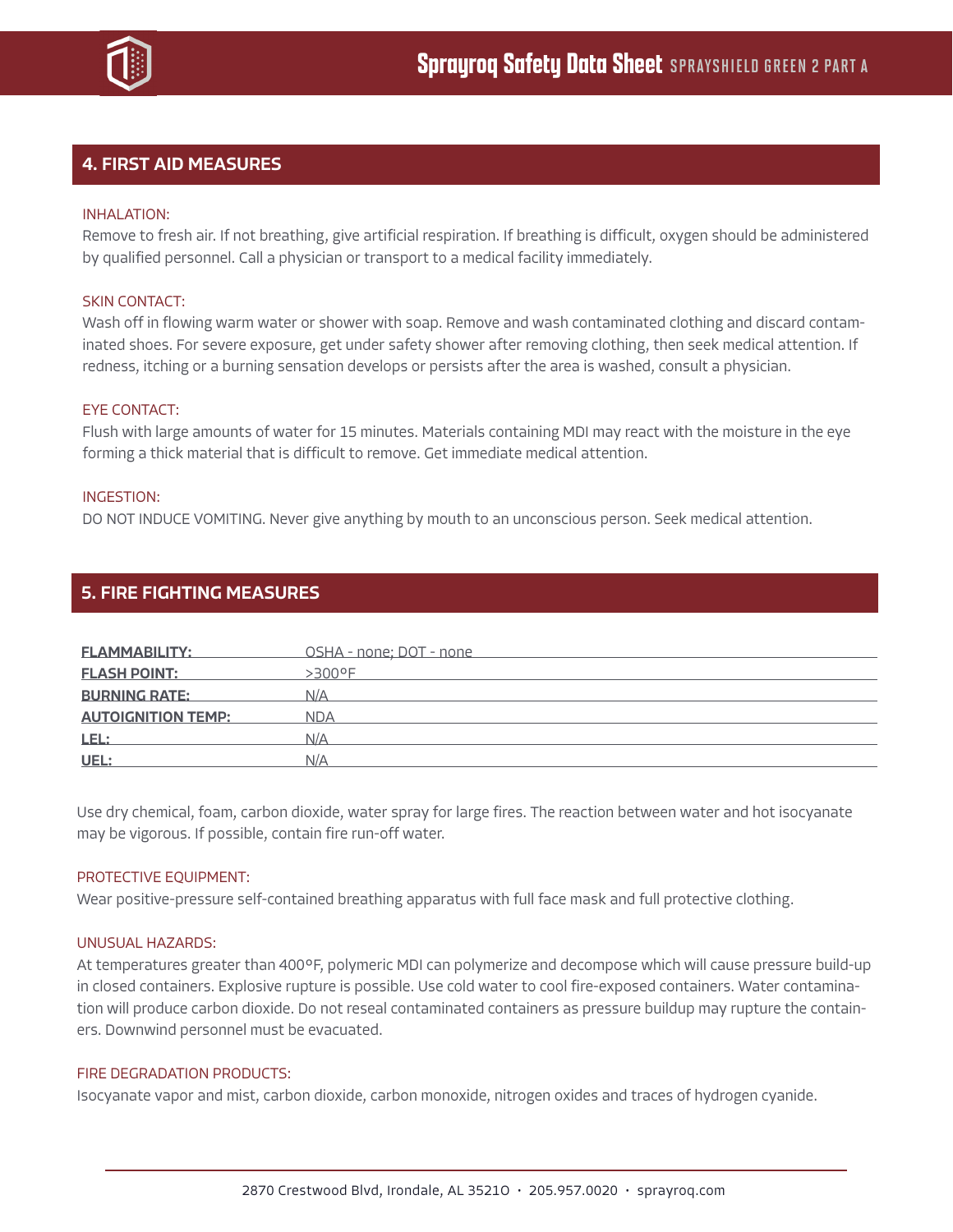

# 6. ACCIDENTAL RELEASE MEASURES

## SPILL:

Evacuate and isolate spill area. Remove any ignition sources. With adequate ventilation and appropriate personal protective equipment, cover the area with an inert absorbent material such as clay or vermiculite and transfer to metal waste containers. Move container to a well ventilated area (outside), but do not seal the container with the isocyanate mixture. Larger quantities of liquid may be transferred directly to drums for disposal. Decontaminate or discard all clean-up equipment. Contain large spills to prevent entry into water systems.

## NOTE: ISOCYANATES WILL REACT WITH WATER AND GENERATE CARBON DIOXIDE. THIS COULD RESULT IN THE RUPTURE OF ANY CLOSED CONTAINERS.

## CLEAN UP:

The area should then be flushed with a decontamination solution. The decontamination solution is a 5-10% mixture of sodium carbonate and 0.5% liquid detergent in water solution or a 3-8% concentrated ammonium hydroxide and 0.5% liquid detergent in water. Use 10 parts decontamination solution to 1 part spilled material. If the ammonium hydroxide solution is used, ammonia will be evolved as a vapor. Use caution to avoid exposure to high concentrations of ammonia. Allow to stand for 48 hours letting evolved carbon dioxide escape.

# 7. HANDLING & STORAGE

## HANDLING PRECAUTIONS:

Use personal protective equipment when transferring material to or from drums, totes or other containers. Use only in areas of adequate ventilation. The reaction of polyols and isocyanates generates heat. Contact of the reacting materials with skin or eyes can cause irritiation and may be difficult to remove from the affected areas. Do not smoke or use naked lights, open flames, space heaters, or other ignition sources near pouring, frothing or spraying operations.

## SPECIAL EMPHASIS FOR SPRAY APPLICATIONS:

Inspect the application area from the potential to expose other persons or for overspray to drift onto buildings, vehicles or other property. When spraying building exteriors, persons entering or exiting the building as well as those inside could be exposed to polyisocyanates due to wind conditions, open windows or air intakes. Do not begin application work until these potential problems have been corrected.

## STORAGE REQUIREMENTS:

When stored between 15° and 30°C (60° and 85°F) in dry place in tightly sealed containers, typical shelf life is 6 months or more from the date of manufacture. Consult technical data sheet for shelf life requirements affecting performance quality. Should freezing occur, the material must be thawed thoroughly and mixed until uniform. Opened containers must be handled properly to prevent moisture pickup. Do not reseal if moisture contamination is suspected.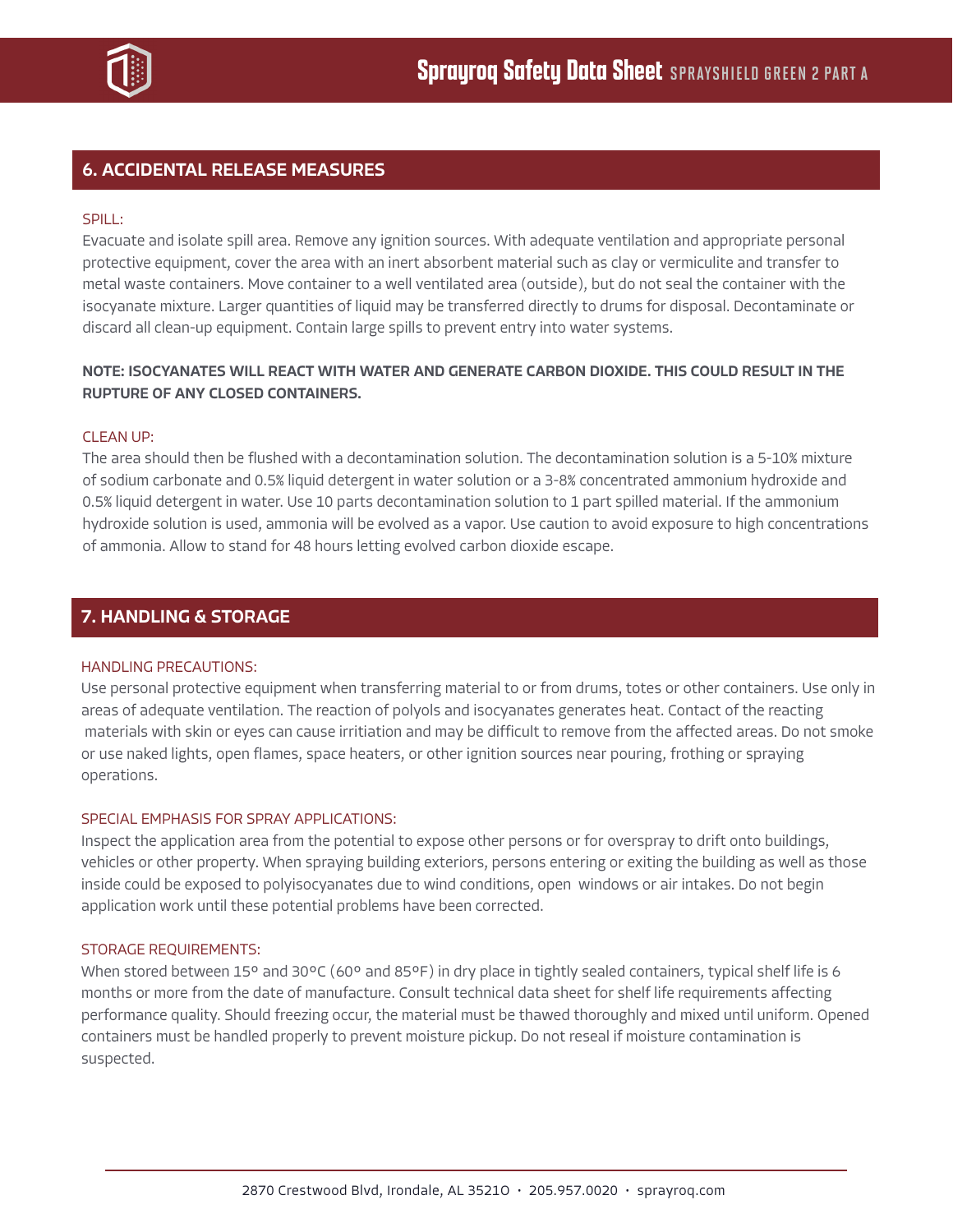

# 8. EXPOSURE CONTROL/PERSONAL PROTECTION

## ENGINEERING CONTROLS:

MDI has a low vapor pressure at room temperature. Monitoring is required to determine engineering controls. Uses requiring heating and/or spraying may require more agressive engineering controls or PPE. Eyewash and safety showers should be available.

## PERSONAL PROTECTIVE EQUIPMENT:

HMIS PP, K | Full Face Respirator, Gloves, Full Suit, Boots

Respiratory Protection: Where risk assessment shows air-purifying respirators are appropriate use a full-face particle respirator type N100 (US) or type P3 (EN 143) respirator cartridges as a backup to engineering controls. If the respirator is the sole means of protection, use a full-face supplied air respirator. Use respirators and components tested and approved under appropriate government standards such as NIOSH (US) or CEN (EU).

Hand Protection: Handle with gloves. Gloves must be inspected prior to use. Use proper glove removal technique (without touching gloves outer surface) to avoid skin contact with this product. Dispose of contaminated gloves after use in accordance with applicable laws and good laboratory practices. Wash and dry hands.

Eye Protection: Face shield and safety glasses Use equipment for eye protection tested and approved under appropriate government standards such as NIOSH (US) or EN 166(EU).

**Skin & Body Protection:** Complete suit protecting against chemicals, The type of protective equipment must be selected according to the concentration and amount of the dangerous substance at the specific workplace.

Hygiene Measures: Avoid contact with skin, eyes and clothing. Wash hands before breaks and immediately after handling the product.

**Respiratory Protection: Where risk assessment** shows air-purifying respirators are appropriate use a full-face respirator with multi-purpose combination (US) or type ABEK (EN 14387) respirator cartridges as a backup to engineering controls. If the respirator is the sole means of protection, use a full-face supplied air respirator. Use respirators and components tested and approved under appropriate government standards such as NIOSH (US) or CEN (EU).

Hand Protection: Handle with gloves. Gloves must be inspected prior to use. Use proper glove removal technique (without touching gloves outer surface) to avoid skin contact with this product. Dispose of contaminated gloves after use in accordance with applicable laws and good laboratory practices. Wash and dry hands.

Eve Protection: Face shield and safety glasses Use equipment for eye protection tested and approved under appropriate government standards such as NIOSH (US) or EN 166(EU).

**Skin & Body Protection:** Complete suit protecting against chemicals, The type of protective equipment must be selected according to the concentration and amount of the dangerous substance at the specific workplace.

Hygiene Measures: Avoid contact with skin, eyes and clothing. Wash hands before breaks and immediately after handling the product.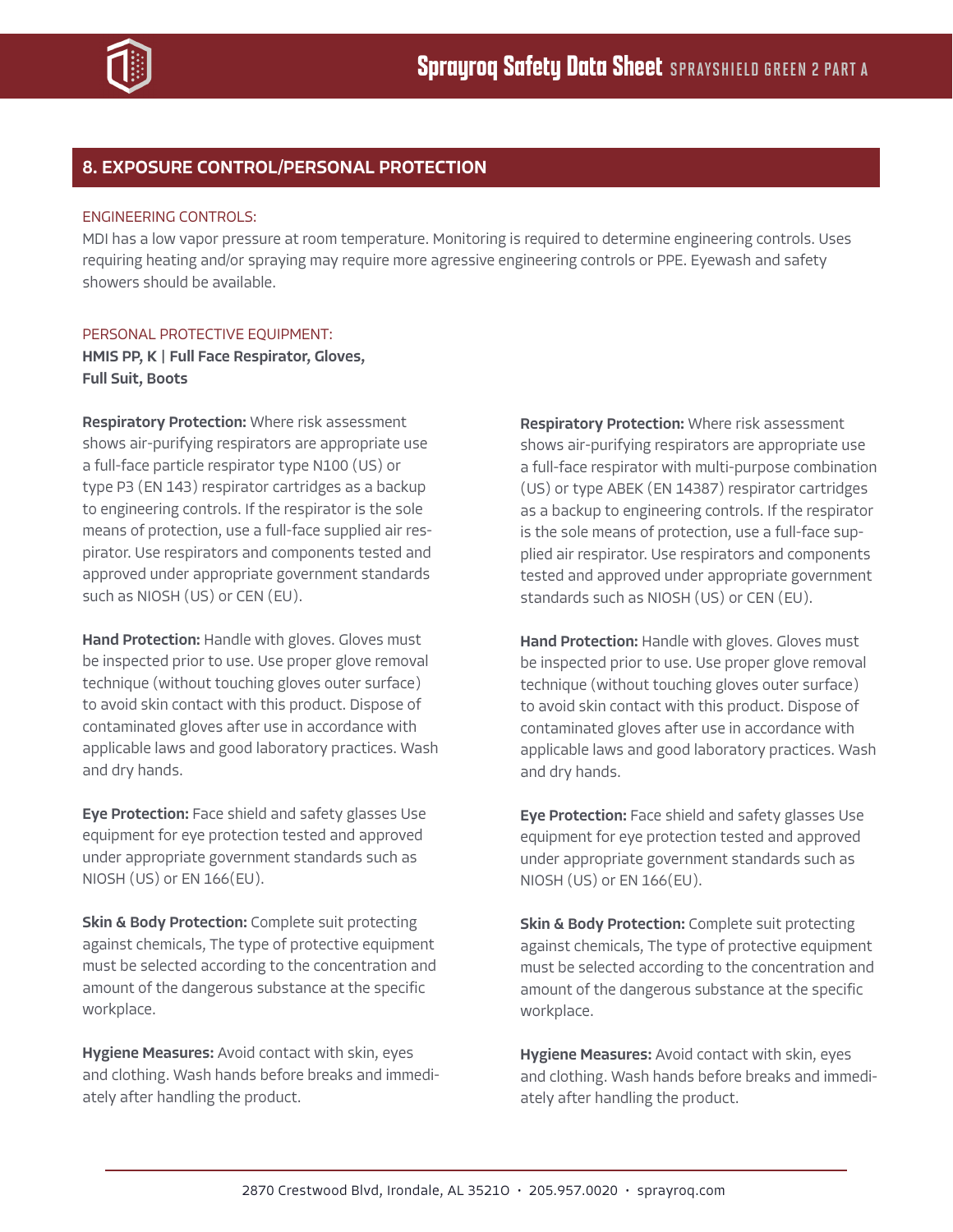

#### COMPONENTS WITH WORKPLACE CONTROL PARAMETERS:

| <b>TWA</b>                                                                                             | $0.0050$ ppm              | USA. ACGIH Threshold Limit Values (TLV)              |  |
|--------------------------------------------------------------------------------------------------------|---------------------------|------------------------------------------------------|--|
|                                                                                                        | Respiratory sensitization |                                                      |  |
| C                                                                                                      | $0.02$ ppm                | USA. OSHA - TABLE Z-1 Limits for Air Contaminants    |  |
|                                                                                                        | $0.2 \,\mathrm{mg/m3}$    | 1910.1000                                            |  |
| C                                                                                                      | $0.02$ ppm                | USA. Occupational Exposure Limits (OSHA) - Table Z-1 |  |
|                                                                                                        | $0.2 \,\mathrm{mg/m3}$    | Limits for Air Contaminants                          |  |
| *The value in mg/m3 is approximate. Ceiling limit is to be determined from breathing-zone air samples. |                           |                                                      |  |

| 10 minute ceiling value |                                        |
|-------------------------|----------------------------------------|
| $0.05 \,\mathrm{mg/m}$  |                                        |
| <b>TWA</b> $0.0050$ ppm | USA. NIOSH Recommended Exposure Limits |
|                         |                                        |

**C** 0.2 ppm USA. NIOSH Recommended Exposure Limits 0.2 mg/m3 10 minute ceiling value

# 9. PHYSICAL & CHEMICAL PROPERTIES

| Appearance                   | Non-pigmented liquid |
|------------------------------|----------------------|
| Physical State               | Liquid               |
| Odor Threshold               | No data available    |
| Spec Grav./Density           | N/A                  |
| <b>Viscosity</b>             | No data available    |
| <b>Boiling Point</b>         | Not determined       |
| Flammability                 | <b>None</b>          |
| <b>Partition Coefficient</b> | No data available    |
| <b>Vapor Pressure</b>        | No data available    |
| рH                           | No data available    |
| Evap. Rate                   | <1                   |
| Decomp Temp                  | No data available    |

| Odor                 | Weakly aromatic      |
|----------------------|----------------------|
| Molecular Formula    | N/A                  |
| Solubility           | Not soluble in water |
| Percent Volatile     | 0%                   |
| Freezing/Melting Pt. | 58°F to 68°F         |
| <b>Flash Point</b>   | $>300^{\circ}$ F     |
| <b>Vapor Density</b> | >1                   |
| Ignition Temp        | <b>NDA</b>           |
| UFL/LFL              | No data available    |

# 10. STABILITY & REACTIVITY

#### CHEMICAL STABILITY:

Polyisocyanates are highly reactive chemicals that should be handled and stored in a way to avoid many common substances, including water and moisture. Product is stable under normal conditions.

## CONDITIONS TO AVOID:

Moisture and/or water.Keep from freezing. Keep away from oxiding agents and open flame. Avoid sparks, flame and temperature above 400°F.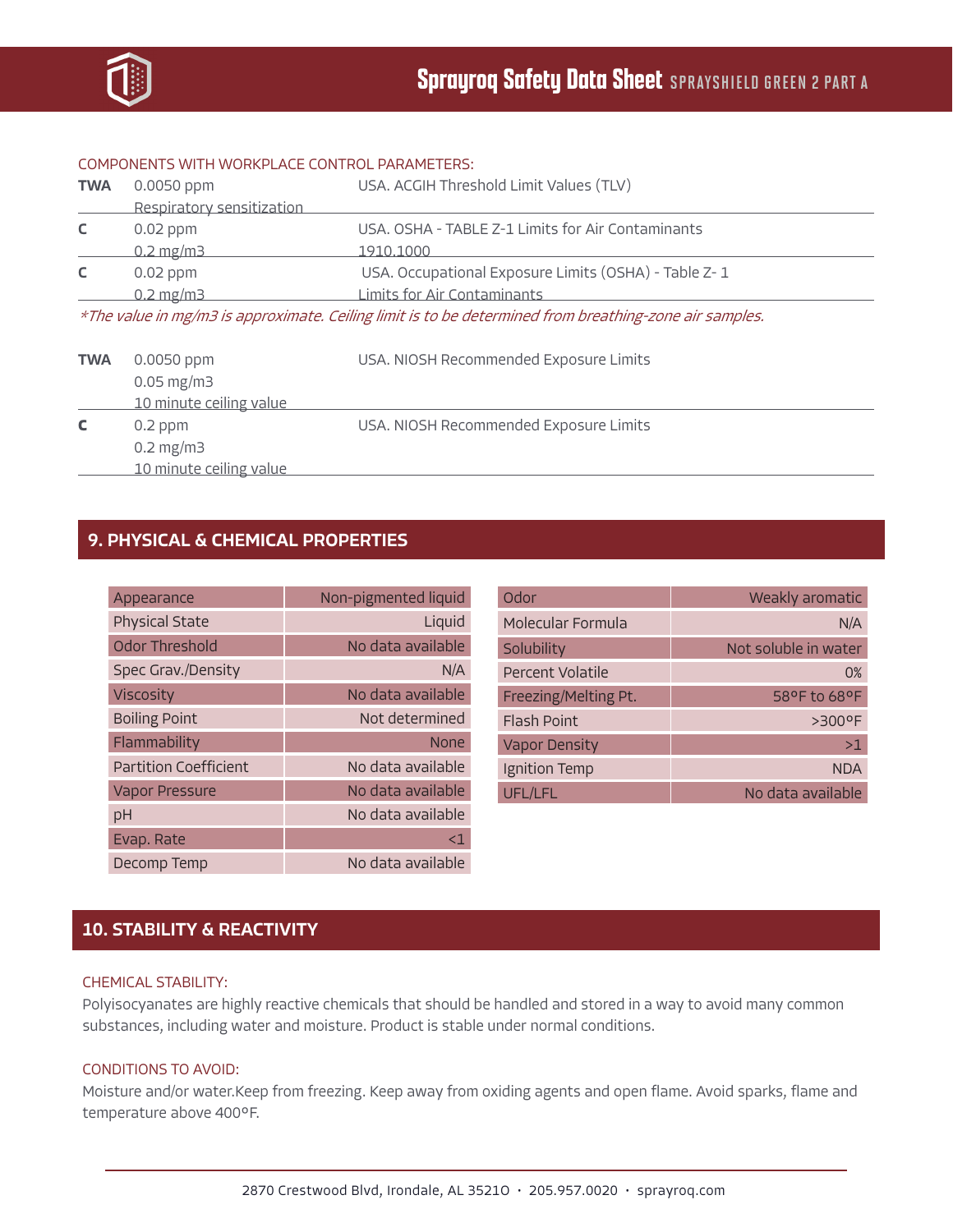

## MATERIALS TO AVOID:

Water; alkalis; ammonia; alcohols; amines; acids and metal compounds.

## HAZARDOUS DECOMPOSITION:

By fire or excessive heat: carbon monoxide, carbon dioxide, oxides of nitrogen, traces of hydrogen cyanide, ammonia and MDI vapors. Excess gas may rupture containers.

#### HAZARDOUS POLYMERIZATION:

May occur with incompatible reactants, water or temperatures over 400°F.

## 11. TOXICOLOGICAL INFORMATION

## 4,4'-METHYLENEDIPHENYL DIISOCYANATE (101-68-8) [30-60%]

#### Information on toxicological effects:

|  | <b>ACUTE TOXICITY:</b> |  |
|--|------------------------|--|
|  |                        |  |

| <b>ORAL LD50 LD50 ORAL - RAT:</b>   | 4.700 mg/kg       |
|-------------------------------------|-------------------|
| <b>INHALATION LC50 DERMAL LD50:</b> | No data available |

## Other information on acute toxicity

#### SKIN CORROSION/IRRITATION: SERIOUS EYE DAMAGE/EYE IRRITATION:

| <b>EYES - RABBIT:</b>                                                  | Moderate eve irritation |
|------------------------------------------------------------------------|-------------------------|
| <b>RESPIRATORY OR SKIN SENSITIZATION:</b>                              | No data available       |
| المستحلفة والمستحدات والمستحدث والمستحدث والمستحال والمستحدث والمستحدث |                         |

May cause allergic respiratory and skin reactions

#### GERM CELL MUTAGENICITY:

Laboratory experiments have shown mutagenic effects GENOTOXICITY IN VITRO - HUMAN: Lymphocyte sister chromatid exchange GENOTOXICITY IN VIVO - RAT: Inhalation DNA damage

## CARCINOGENICITY:

This product is or contains a component that is not classifiable as to its carcinogenicity based on its IARC, ACGIH, NTP, or EPA classification. Limited evidence of carcinogenicity in animal studies.

| IARC: 3 - GROUP 3: | Not classifiable as to its carcinogenicity to humans (Diphenylmeth                                                                                       |
|--------------------|----------------------------------------------------------------------------------------------------------------------------------------------------------|
|                    | ane-4,4- diisocyanate)                                                                                                                                   |
| <b>ACGIH:</b>      | No component of this product present at levels greater than or<br>equal to 0.1% is identified as a carcinogen or potential carcinogen by<br><b>ACGIH</b> |
| NTP:               | No component of this product present at levels greater than or<br>equal to 0.1% is identified as a known or anticipated carcinogen by<br><b>NTP</b>      |
| <b>OSHA:</b>       | No component of this product present at levels greater than or<br>equal to 0.1% is identified as a carcinogen or potential carcinogen by<br>OSHA.        |
|                    |                                                                                                                                                          |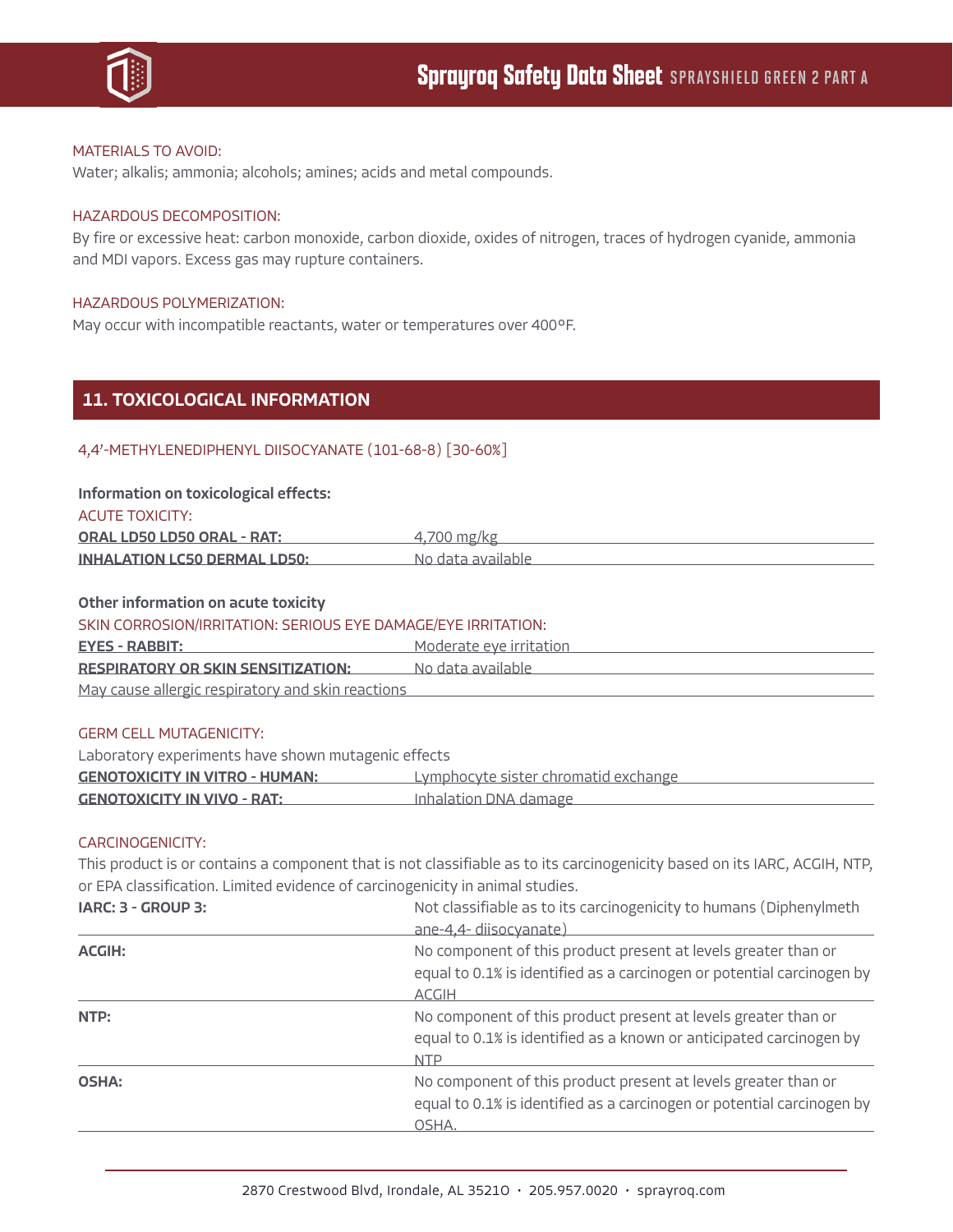

| REPRODUCTIVE TOXICITY - RAT - INHALATION:                                                                                                                                                                                     |                                                                                                                                                                                                                                |
|-------------------------------------------------------------------------------------------------------------------------------------------------------------------------------------------------------------------------------|--------------------------------------------------------------------------------------------------------------------------------------------------------------------------------------------------------------------------------|
| <b>MATERNAL EFFECTS:</b> MATERNAL EFFECTS:                                                                                                                                                                                    | Other effects <b>Community</b> Other effects                                                                                                                                                                                   |
| <b>SPECIFIC DEVELOPMENTAL ABNORMALITIES:</b>                                                                                                                                                                                  |                                                                                                                                                                                                                                |
| MUSCULOSKELETAL SYSTEM: NORTH THE SAME AND THE STATE OF THE STATE OF THE STATE OF THE STATE OF THE STATE OF THE STATE OF THE STATE OF THE STATE OF THE STATE OF THE STATE OF THE STATE OF THE STATE OF THE STATE OF THE STATE |                                                                                                                                                                                                                                |
| <b>TERATOGENICITY:</b> TERATOGENICITY:                                                                                                                                                                                        | No data available <b>No. 1998</b>                                                                                                                                                                                              |
|                                                                                                                                                                                                                               |                                                                                                                                                                                                                                |
| SPECIFIC TARGET ORGAN TOXICITY:                                                                                                                                                                                               |                                                                                                                                                                                                                                |
| SINGLE EXPOSURE (GLOBALLY HARMONIZED SYSTEM):                                                                                                                                                                                 | May cause respiratory irritation                                                                                                                                                                                               |
| REPEATED EXPOSURE (GLOBALLY HARMONIZED SYSTEM):                                                                                                                                                                               | No data available and a series and a series of the series of the series of the series of the series of the series of the series of the series of the series of the series of the series of the series of the series of the ser |
|                                                                                                                                                                                                                               |                                                                                                                                                                                                                                |
| <b>ASPIRATION HAZARD:</b>                                                                                                                                                                                                     |                                                                                                                                                                                                                                |
| <b>ASPIRATION HAZARD:</b>                                                                                                                                                                                                     | No data available <b>contracts</b>                                                                                                                                                                                             |
|                                                                                                                                                                                                                               |                                                                                                                                                                                                                                |
| POTENTIAL HEALTH FEFECTS:                                                                                                                                                                                                     |                                                                                                                                                                                                                                |
| May be fatal if inhaled. Causes respiratory tract irritation. May be harmful if swallowed. May be harmful if absorbed                                                                                                         |                                                                                                                                                                                                                                |
| through skin. Causes skin irritation. Causes eye irritation.                                                                                                                                                                  |                                                                                                                                                                                                                                |
|                                                                                                                                                                                                                               |                                                                                                                                                                                                                                |
| SIGNS AND SYMPTOMS OF EXPOSURE:                                                                                                                                                                                               |                                                                                                                                                                                                                                |
| Cough, shortness of breath, headache, nausea, vomiting, pulmonary edema. Effects may be delayed.                                                                                                                              |                                                                                                                                                                                                                                |
|                                                                                                                                                                                                                               |                                                                                                                                                                                                                                |
| <b>SYNERGISTIC EFFECTS:</b>                                                                                                                                                                                                   | No data available                                                                                                                                                                                                              |
|                                                                                                                                                                                                                               |                                                                                                                                                                                                                                |

Additional information RTECS: NQ9350000

MDI and polymeric MDI are not listed by NTP, IARC or regulated by OSHA as carcinogens.

Lung tumors have been observed in laboratory animals exposed to aerosol droplets of MDI/polymeric MDI (6mg/m3) for their lifetime. Tumors occured concurrently with respiratory irritation and lung injury. Concurrent exposure guidelines are expected to protect against these effects.

Other chemicals in this product that are listed by NTP, IARC or regulated by OSHA as carcinogens: None

# 12. ECOLOGICAL INFORMATION

## 4,4'-METHYLENEDIPHENYL DIISOCYANATE (101-68-8) [30-60%]

| Information on ecological effects:            |                          |
|-----------------------------------------------|--------------------------|
| <b>TOXICITY:</b>                              |                          |
| <b>DAPHNIA EC50 - DAPHNIA MAGNA (WATER</b>    |                          |
| <b>FLEA) AND OTHER AQUATIC INVERTEBRATES:</b> | $0.35$ mg/l - 24 h       |
| PERSISTENCE AND DEGRADABILITY:                | No data available        |
| <b>BIOACCUMULATIVE POTENTIAL:</b>             | No data available        |
| <b>MOBILITY IN SOIL:</b>                      | No data available        |
| <b>PBT AND VPVB ASSESSMENT:</b>               | No data available        |
| <b>OTHER ADVERSE EFFECTS:</b>                 | Do not empty into drains |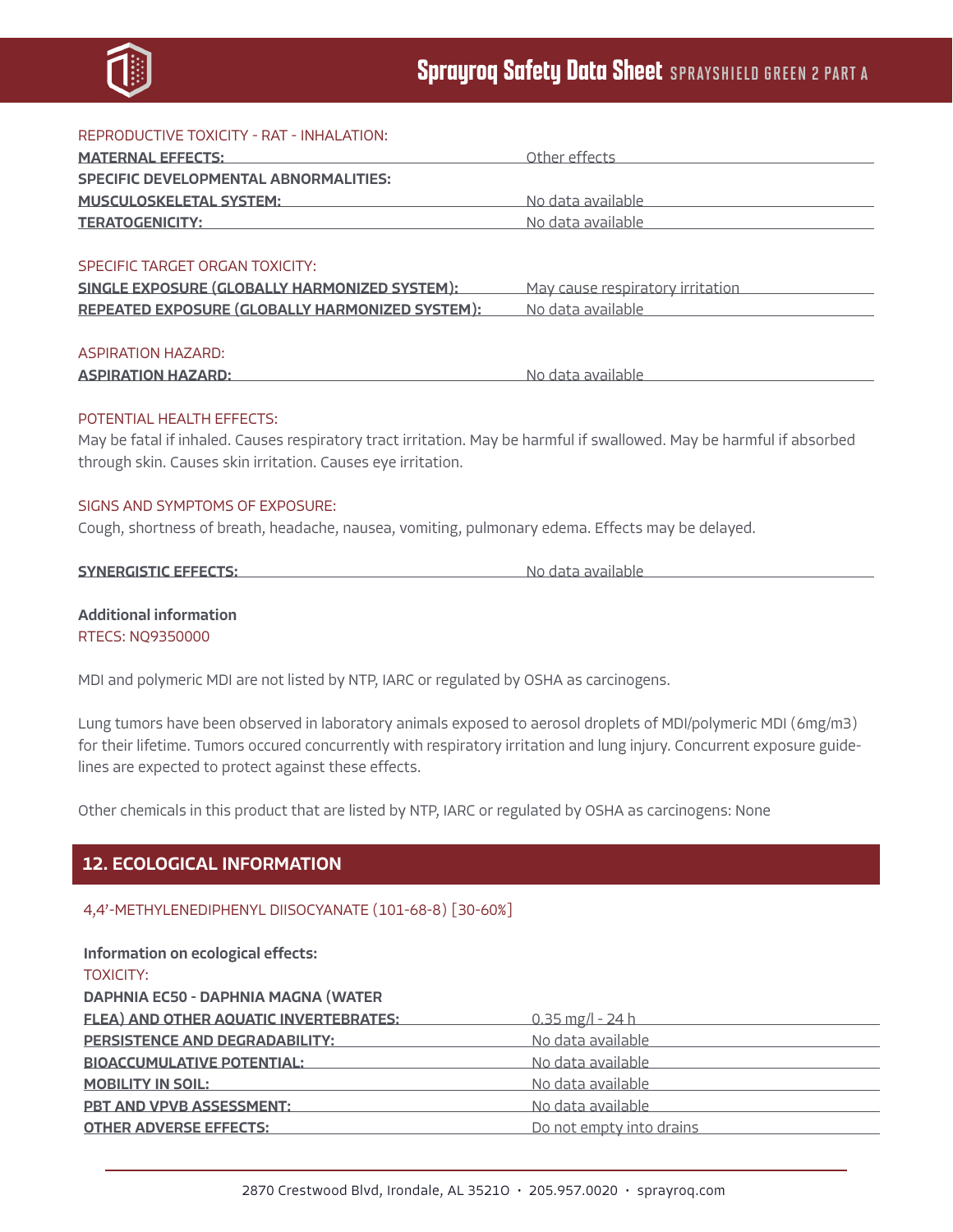

# 13. DISPOSAL CONSIDERATIONS

## DISPOSAL:

Any disposal practice must be in compliance with all federal, state and local laws and regulations. Chemical additions, processing or otherwise altering this material may make the waste management information presented in this MSDS incomplete, inaccurate or otherwise inappropriate. Waste characterization and disposal compliance are the responsibility solely of the party generating the waste or deciding to discard or dispose of the material.

Do not allow material to enter sewers, a body of water, or contact the ground. Refer to RCRA 40 CFR 261, and/or any other appropriate federal, state or local requirements for proper classification information.

## 14. TRANSPORT INFORMATION

Non DOT/RCRA regulated

# 15. REGULATORY INFORMATION

## COMPONENT (CAS#) [%] - CODES:

RQ(5000LBS), 4,4'-Methylenediphenyl diisocyanate (101-68-8) [30-60%] CERCLA, HAP, IARC, MASS, NJHS, OSHAWAC, PA, SARA313, TSCA, TXAIR

#### REGULATORY CODE DESCRIPTIONS:

| RQ:             | Reportable Quantity                                     |
|-----------------|---------------------------------------------------------|
| <b>CERCLA:</b>  | Superfund clean up substance                            |
| HAP:            | Hazardous Air Pollutants                                |
| <b>IARC:</b>    | <b>IARC Carcinogen Risks</b>                            |
| <b>MASS:</b>    | MA Massachusetts Hazardous Substances List              |
| <b>NJHS:</b>    | NJ Right-to-Know Hazardous Substances                   |
| <b>OSHAWAC:</b> | OSHA Workplace Air Contaminants                         |
| PA:             | PA Right-To-Know List of Hazardous Substances           |
| <b>SARA313:</b> | SARA 313 Title III Toxic Chemicals                      |
| <b>TSCA:</b>    | Toxic Substances Control Act                            |
| <b>TXAIR:</b>   | TX Air Contaminants with Health Effects Screening Level |